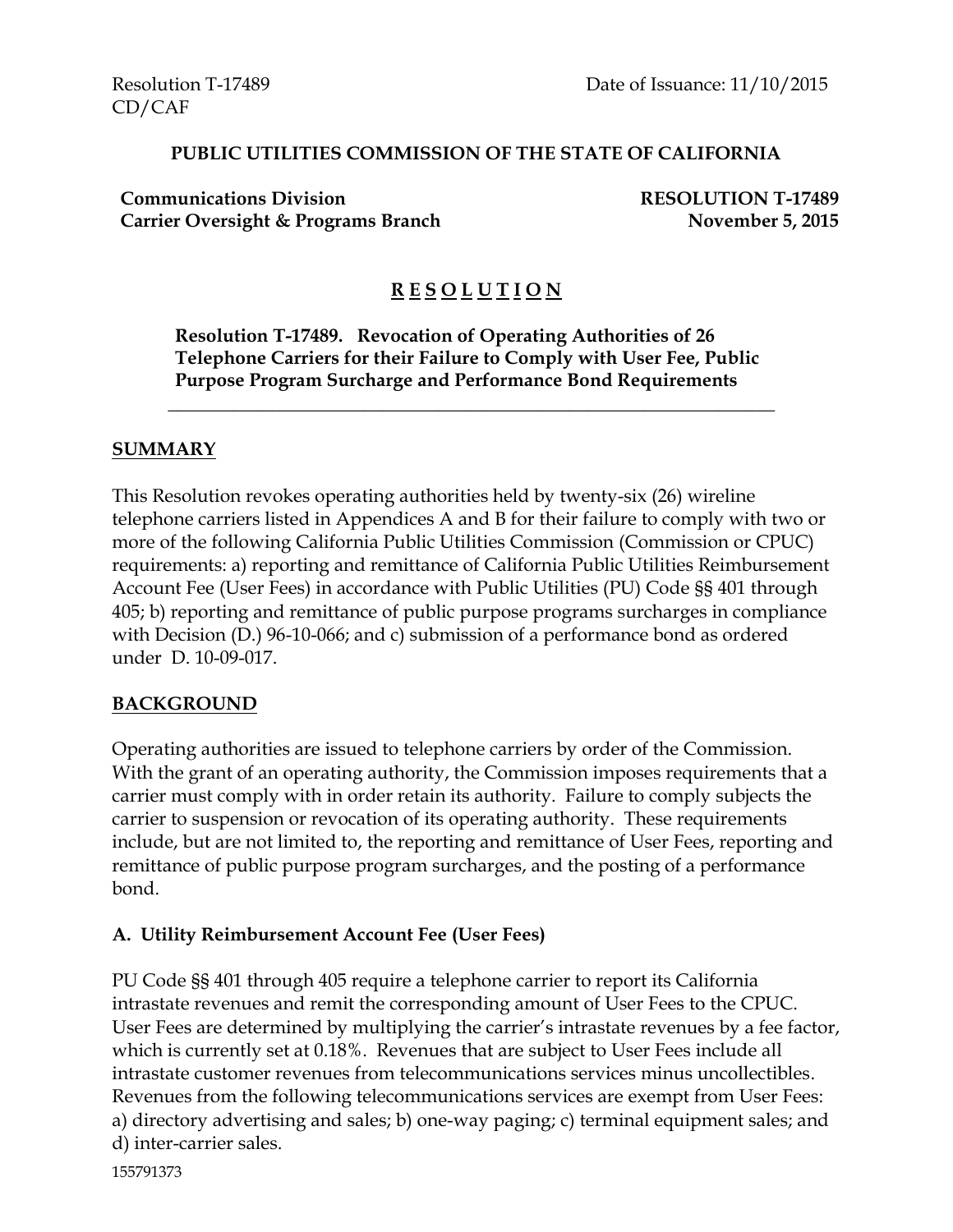The Commission requires carriers with gross intrastate customer revenues of \$750,000 or less to file annually and carriers with annual gross intrastate revenues in excess of \$750,000 to file quarterly. In D.13-05-035, the Commission established that carriers must remit a minimum of \$100 in User Fees, even if their reportable User Fees amount based on 0.18% of intrastate revenue is less than \$100, or intrastate revenue is zero. <sup>1</sup> If a carrier is in default of the reporting and/or payment of User Fees for more than 30 days, the CPUC may suspend or revoke its operating authority under PU Code § 405.

### **B. Public Purpose Program Surcharges**

California law authorizes the Commission to establish public purpose programs to provide telecommunications services to low-income, deaf and disabled, and rural (or other high-cost) customers.<sup>2</sup>State law also authorizes the Commission to assess and collect surcharge revenues and disburse the funds to support these programs.<sup>3</sup>

All telephone carriers and Voice over Internet Protocol (VoIP) service providers are required to collect and remit surcharges to the CPUC. PU Code §§ 270, 275-281, 739.3, and 879 authorize the Commission to collect surcharge revenues to fund the public purpose programs. In D. 84-05-053, D. 94-09-065, and D. 09-10-066, the Commission established a surcharge funding mechanism to fund the CPUC universal service programs. The mechanism requires wireline and wireless telephone carriers to assess a surcharge on revenues collected from end-users for intrastate telecommunications service subject to surcharge. In 2011, the California Legislature passed Assembly Bill 841, now codified as PU Code § 285, authorizing the CPUC to require VoIP service providers to collect and remit surcharge revenues to fund the state universal service programs. 4

Currently, there are six universal service programs that the CPUC administers and these programs are funded by end-user surcharges, with rates that vary from program to program and adjusted periodically based on the forecasted demand and expenditures of the programs. Telephone carriers that are 90 days or more in arrears of reporting and remitting surcharges may be subject to suspension or revocation of their authority to operate in California.<sup>5</sup>

 $\overline{a}$ 

<sup>1</sup> D. 13-05-035, OP 21; Prior to D.13-05-035, all carriers were required to file an annual User Fee of 0.18% of intrastate revenue or \$100, whichever is greater, but were not required to pay the minimum \$100 if the carrier had no intrastate revenue to report.

<sup>2</sup> PU Code § 401 *et seq.* 

<sup>3</sup> PU Code §§ 270, 275, 275.6, 276, 277, 278, 280, 281, 739.39(c), 879(b) and (c).

<sup>4</sup> PU Code § 285.

<sup>5</sup> D. 93-05-010.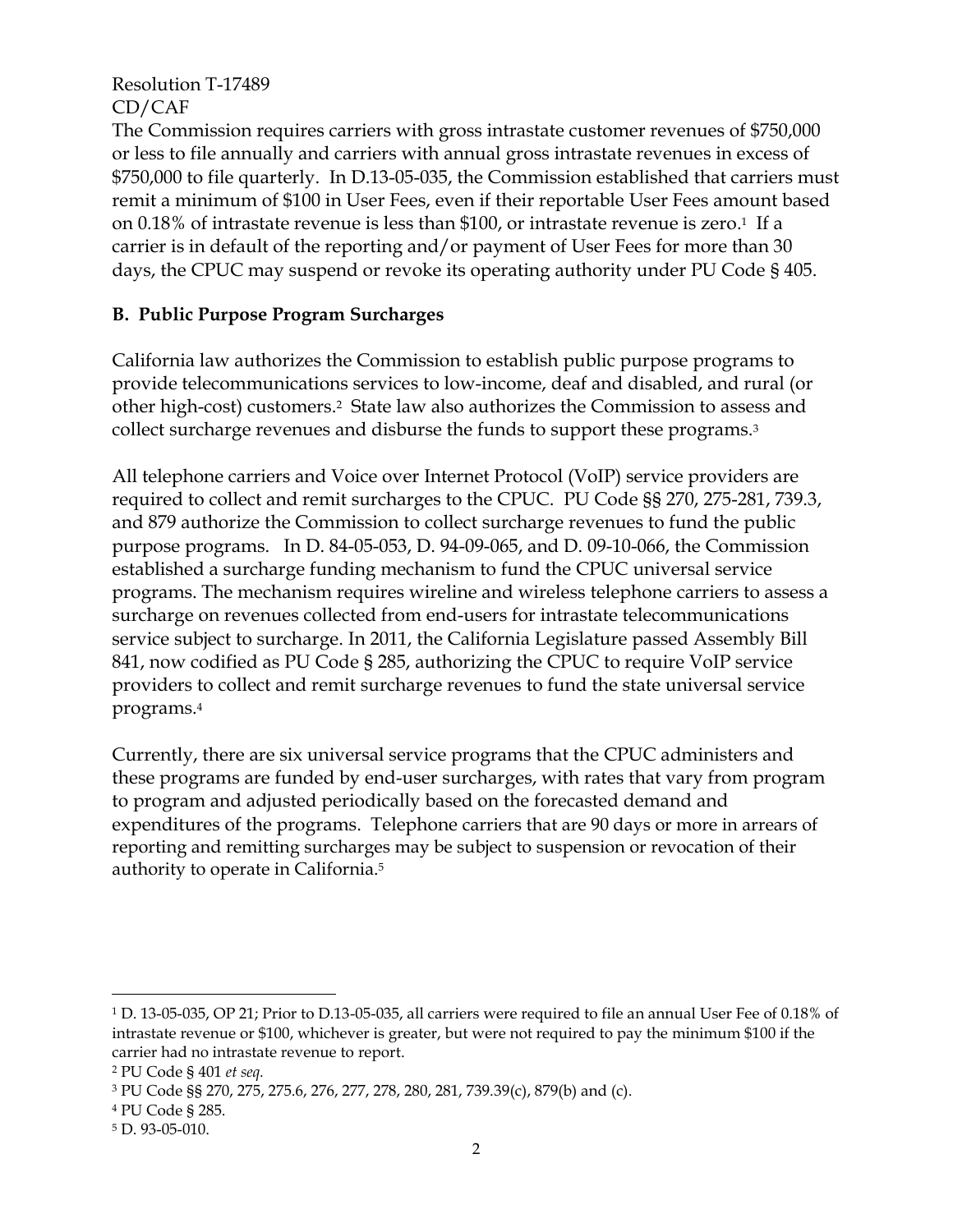#### Resolution T-17489 CD/CAF **C. Performance Bond**

In D. 10-09-017, the Commission required registration license holders<sup>6</sup> to obtain a continuous performance bond equal to or greater than ten percent of their intrastate revenues reported on the Commission's User Fees Statement during the preceding calendar year or \$25,000, whichever is greater. The performance bond must be issued by a corporate surety company that is authorized to transact surety business in California, and the Commission must be listed as the obligee on the bond. The Commission ordered existing registration license holders to submit the performance bond within 90 days after the issuance of D.10-09-017 and within 90 days after the issuance of a registration license for new registration holders.

In Ordering Paragraph (O.P.) 26 of D.10-09-017, the Commission authorized the Communications Division (CD) to prepare for Commission consideration a resolution revoking the registration license of any registration license holder that is more than 120 days late in providing CD's Director with a copy of its executed performance bond.

In D. 13-05-035, the Commission required all applicants seeking or holding a Certificate Public Certificate and Necessity (CPCN) and wireless carriers seeking or holding a Wireless Identification Resolution (WIR) to post a bond to facilitate the collection of fines, fees, surcharges, taxes, penalties, and restitution. The Commission set the initial bond amount for new and existing CPCN holders and wireless registrants at \$25,000. The Commission also exempted some carriers from this requirement: <sup>7</sup>

 "Carriers of Last Resort (COLRs) including Uniform Regulatory Framework incumbent local exchange carriers, General Rate Case incumbent local exchange carriers, and their wholly-owned or majority owned (51% or more) affiliates or subsidiaries of their corporate parent or holding company, as well as Cox Communications where it serves as a COLR, are exempt from the requirement to obtain a performance bond."

### **DISCUSSION**

This Resolution revokes the operating authority of 26 wireline carriers that are in default of at least two of the following requirements:

- Reporting and remittance of User Fees;
- Reporting and remittance of surcharges; or

 $\overline{a}$ <sup>6</sup> A "registration license holder," "registration licensee" or "registrant" is an entity that obtained or obtains interexchange authority pursuant to PU Code § 1013 through the simplified registration process established by D.97-06-107 that does not hold interexchange authority pursuant to PU Code § 1001.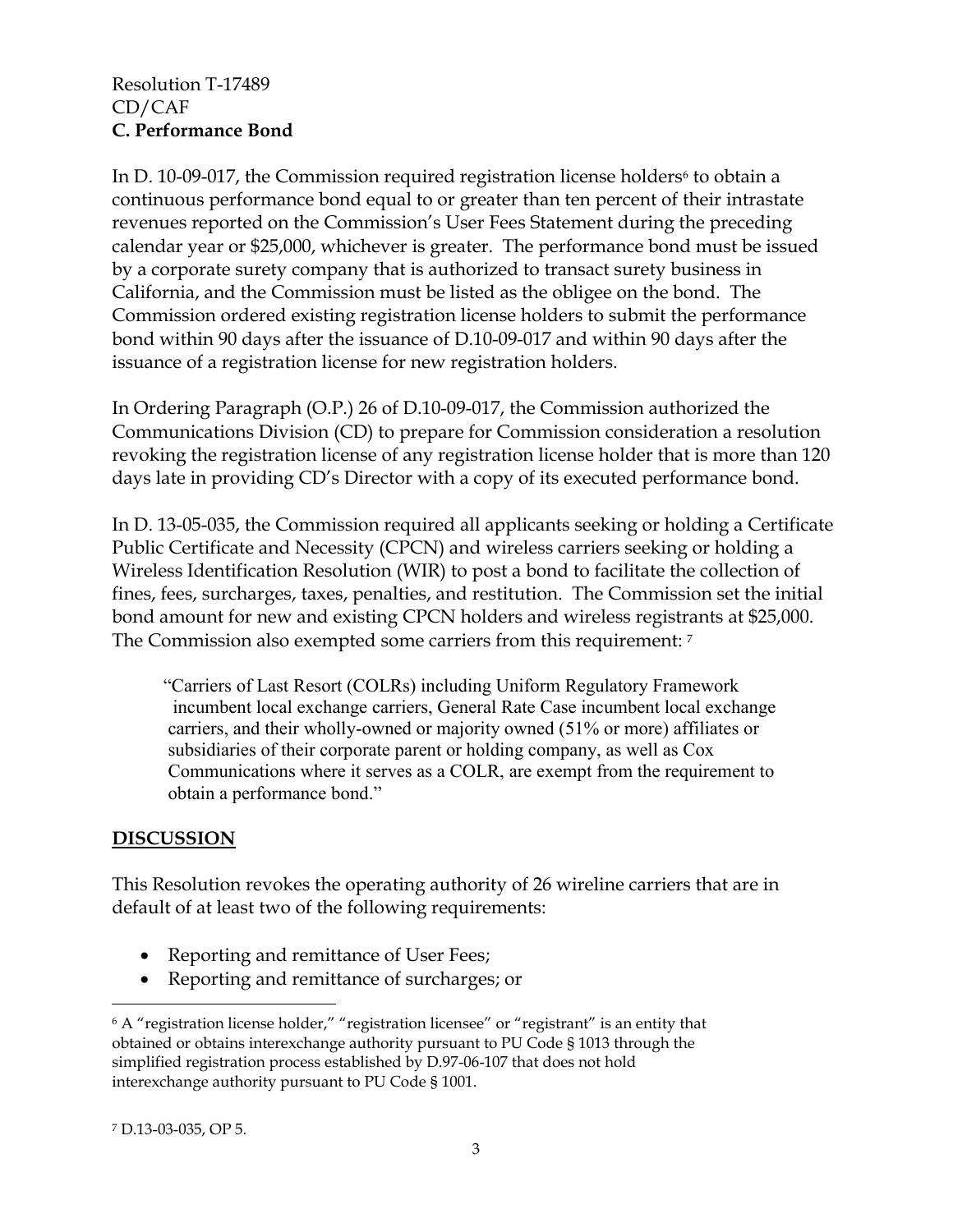• Submission of a performance bond.

This Resolution's Appendices A and B list the decertified carriers. Appendix A lists the carriers in ascending U-number order, and Appendix B lists the carriers by alphabetical order. A carrier is in default of the above-listed requirements if an "x" appears in the categorical columns of the respective appendix lists.

Table 1 summarizes the number of non-compliant carriers by each utility type or line of business. Please note that the majority of listed carriers are classified by more than one utility type:

| <b>Summary of Non-Compliant Carriers</b>                             |                 |  |  |  |  |  |
|----------------------------------------------------------------------|-----------------|--|--|--|--|--|
| <b>Utility Type / Line of Business</b>                               | No. of Carriers |  |  |  |  |  |
| Competitive Local Carrier and Competitive Local Reseller (CLC & CLR) |                 |  |  |  |  |  |
| Competitive Local Carrier and Interexchange Carrier (CLC & IEC)      | 3               |  |  |  |  |  |
| CLC, CLR, and IEC                                                    |                 |  |  |  |  |  |
| CLC, CLR, and IER                                                    | 2               |  |  |  |  |  |
| CLR only                                                             |                 |  |  |  |  |  |
| CLR & IEC                                                            |                 |  |  |  |  |  |
| <b>CLR &amp; IER</b>                                                 | 3               |  |  |  |  |  |
| IEC only                                                             | 4               |  |  |  |  |  |
| <b>IER</b> only                                                      | 8               |  |  |  |  |  |
| Radio Telephone Utility (RTU)                                        |                 |  |  |  |  |  |
| <b>TOTAL</b>                                                         | 26              |  |  |  |  |  |

| Table 1 |  |
|---------|--|
|---------|--|

Of the 26 carriers being proposed for revocation:

- Seventeen (17) of 26 failed to report and remit User Fees and surcharges, and submit a performance bond.
- Eight (8) of 26 failed to report and User Fees and surcharges; and
- One (1) failed to remit User Fees and submit a performance bond. This carrier consistently reported zero intrastate revenue and had no surcharges to pay.

### **A. User Fees**

Under PU Code § 405, carriers that are in default of reporting and submitting User Fees for a period of 30 days or more will be subject to penalties including suspension or revocation of their authority to operate in California, with all fees in default due and payable immediately.

CD annually notifies and reminds carriers of the User Fee requirement. CD's review of the User Fee database demonstrated that all 26 carriers have failed to comply with this requirement.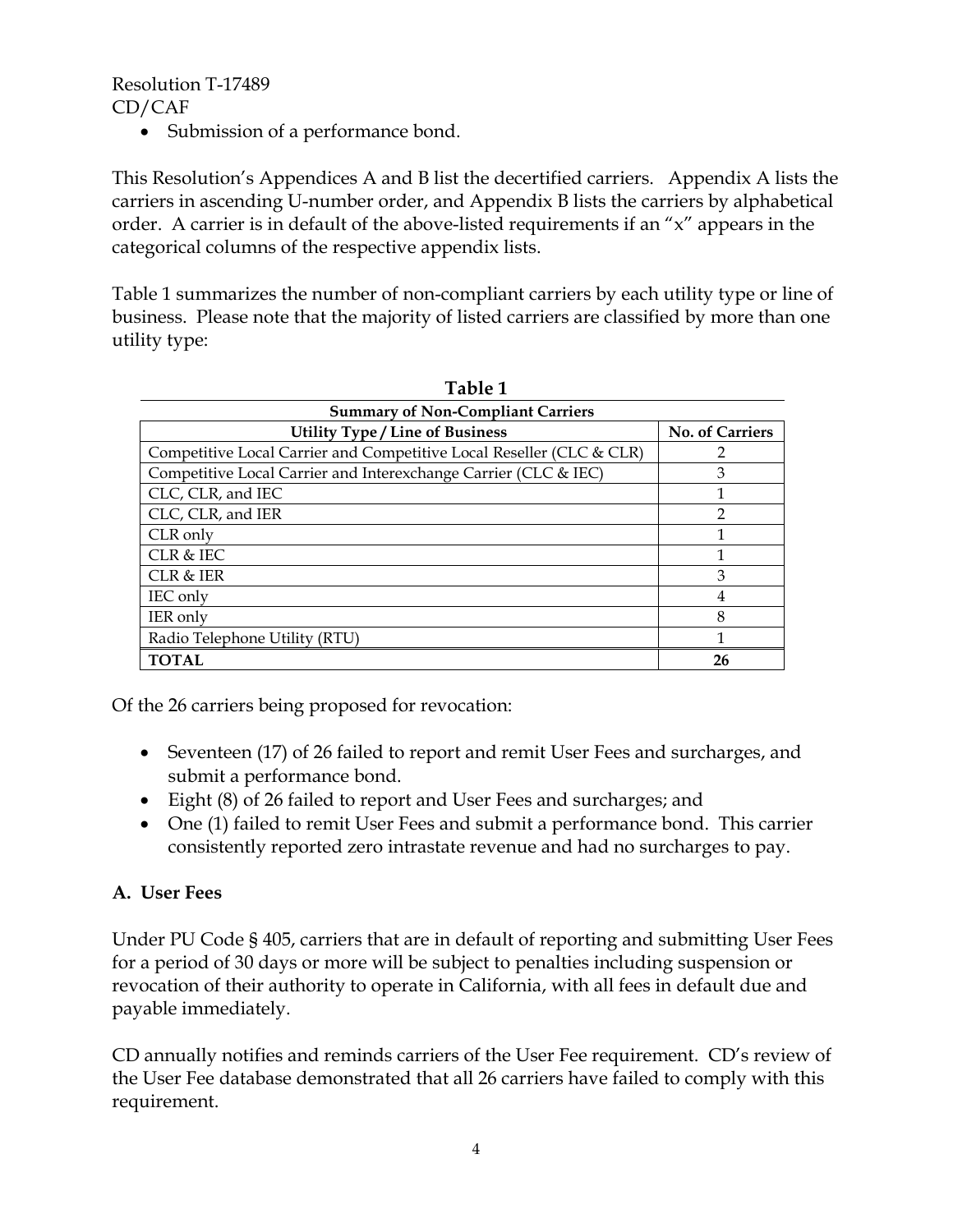#### Resolution T-17489 CD/CAF **B. Public Purpose Program Surcharges**

CD notified the subject carriers on numerous occasions of the requirement to report intrastate revenues and pay resulting public program surcharges through the Commission's Telecommunications and User Fees Filing System (TUFFS).

Beginning mid-2013 through mid-2015, CD staff identified and contacted active carriers that failed to report and remit surcharge revenues. Upon being contacted, a number of carriers began to report and pay surcharges accordingly. CD staff then continued to periodically review the TUFFS database to identify carriers for continual compliance, and sent corresponding notice letters via U.S. mail and e-mail to the carriers that failed to comply with the surcharge requirement. Staff also sent follow-up notices to these carriers.

The first round of mailings to non-compliant carriers occurred July 3, 2013 through July 8, 2013. CD staff continued to monitor these carriers, and followed up with them February 26, 2014 through February 28, 2014.

The second round of mailings to non-compliant carriers occurred August 21, 2014 through August 26, 2014. CD staff continued to monitor these carriers and followed up with them September 22, 2014 through September 25, 2014.

The third round of mailings to non-compliant carriers occurred April 15 and April 16, 2015. CD staff continued to monitor these carriers and followed up with them on June 1, 2015. All carriers listed in the attached appendices have failed to report intrastate revenues and pay surcharges for at least twelve (12) consecutive months as of August, 2015.

A review of the 26 carriers being decertified in this Resolution finds that 25 have not remitted surcharges.

## **C. Performance Bond**

CD monitors the compliance of registered carriers with the CPUC performance bond requirement. CD staff undertook the following steps to notify the carriers of their noncompliance:

- 1. Mailed notices to carriers in October 2014 and March 2015 concerning the performance bond requirement.
- 2. Identified and prepared a list of carriers that were delinquent in submitting bonds.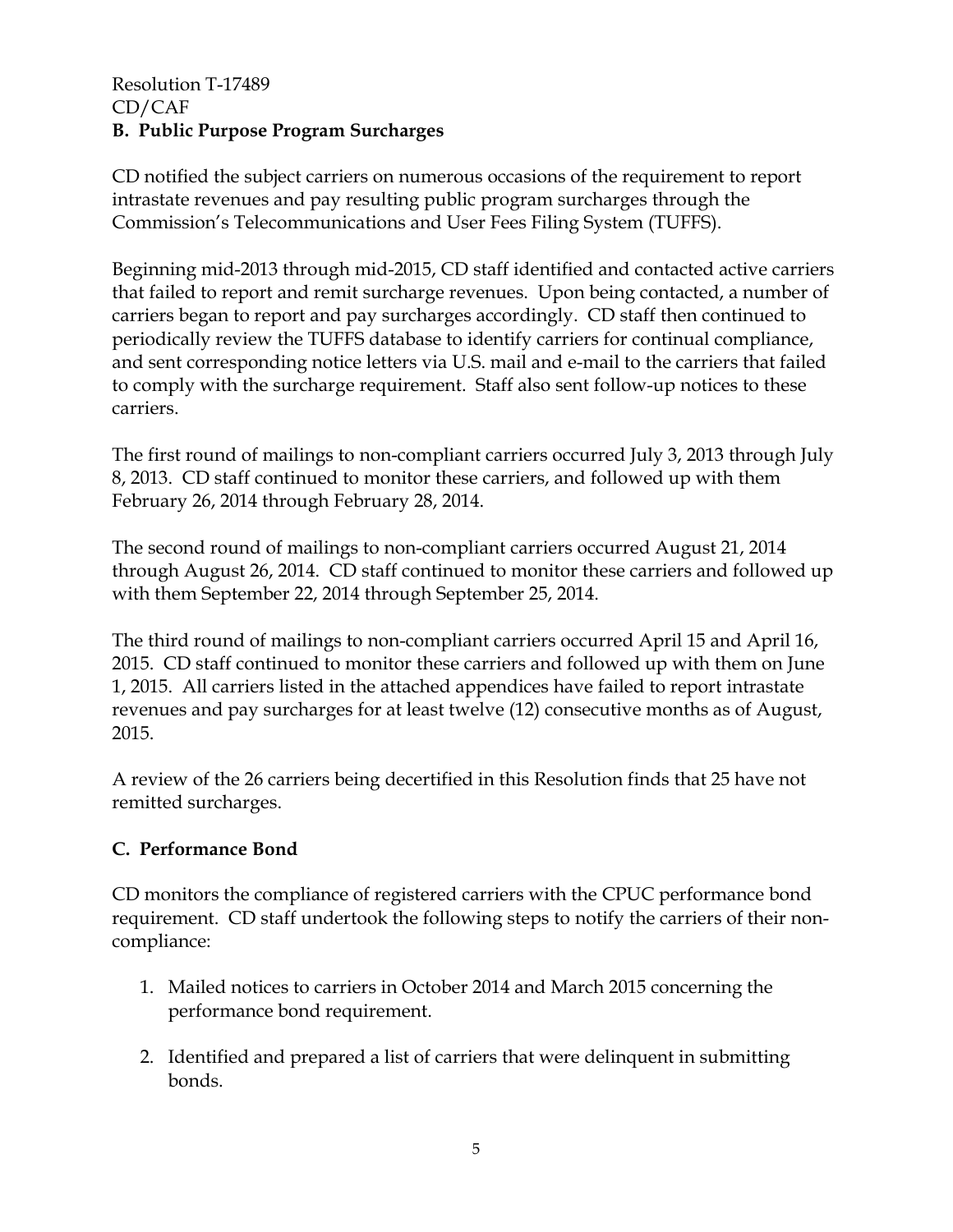Resolution T-17489 CD/CAF CD determined that 18 of the 26 carriers failed to comply with the Commission's performance bond requirement.

## **Carrier Compliance During the Resolution's Review Period**

Fourteen (14) of the 44 carriers originally listed for decertification became compliant since the service of Draft Resolution T-17489. Four (4) carriers have voluntarily vacated operating authority in California. This leaves 26 carriers listed for decertification. To the extent that any of these carriers have customers in California, we direct them to notify their customers within five (5) days from the effective date of this Resolution that their operating authority in California has been revoked and they will no longer be providing service.

The charts and tables in the Appendices have been updated to reflect the final decertification list.

## **CONCLUSION**

We find that CD staff employed proper and reasonable measures to locate, inform and remind the carriers listed in the appendices of the User Fees, surcharge and performance bond requirements. CD provided ample time and opportunity for them to come into compliance, but they have failed to do so. Thus, we find it reasonable to revoke the operating authority of the 26 carriers listed in the attached appendices effective 30 days after this Resolution is adopted, to allow a period for customer notification. In addition, we concurrently cancel the four-digit Telephone Utility Identification Numbers of these 26 decertified carriers.

We also hereby inform all other telephone carriers in California with valid operating authorities to cease conducting business with the 26 carriers whose licenses have been revoked, beyond thirty (30) days from effective date of this Resolution.

If any of the 26 telephone carriers discussed in this Resolution wishes to reinitiate operations in California, the carrier must reapply for a new operating authority and comply with the following requirements: a) comply with the Commission's licensing application rules (e.g. performance bond requirement); b) report all gross intrastate revenue for past periods out of compliance, and c) pay all applicable fees and surcharges including a 25% fine on applicable fees and surcharges for all past periods out of compliance.

Commission staff is authorized to collect a 25% fine on all applicable fees and surcharges from any telephone carrier whose operating license has been revoked and is applying for a new operating authority. The Commission will remit the fine to the State Treasury.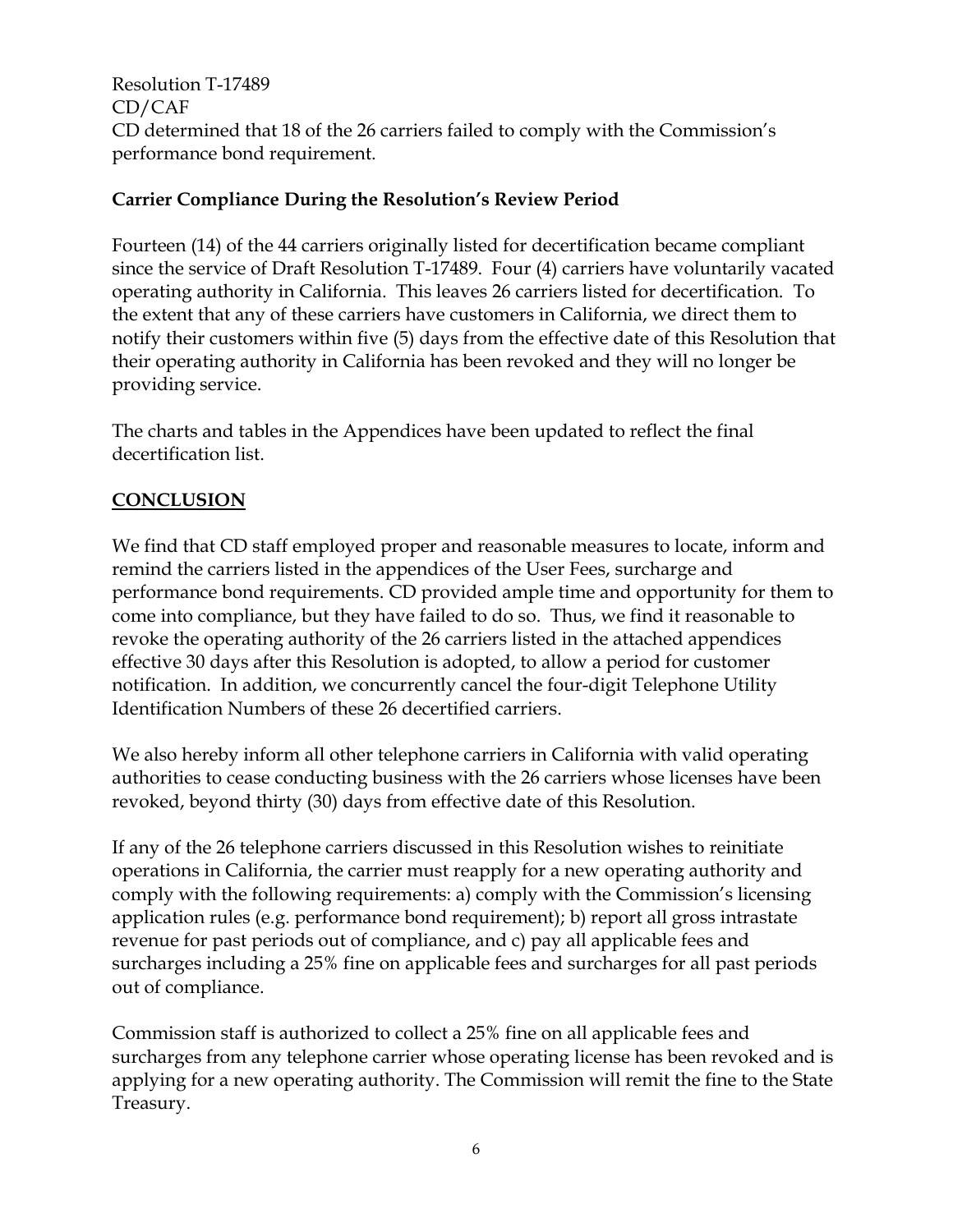### Resolution T-17489 CD/CAF **COMMENTS ON THE DRAFT RESOLUTION**

In compliance with PU Code § 311 (g), a Notice of Availability was e-mailed on August 18, 2015 to all telephone carriers informing these parties that the draft of this Resolution is available at the Commission's website http://www.cpuc.ca.gov/ and is available for public comments. In addition, CD informed these parties of the subsequent availability of the conformed resolution, when adopted by the Commission, at the same Commission's website.

Names of the decertified carriers were posted in the CPUC's Daily Calendar for 30 days. Interested parties were invited to contact CD staff with questions or submit written comments on this Resolution.

During the comment period, CD staff received communications from a number of carriers, 14 of whom completed the necessary requirements to achieve compliance. These carriers have been removed from the decertification list.

CD staff also received comments from four (4) carriers that requested removal from the decertification list for various reasons, including

- Voluntarily withdrawing operating licenses
- Identifying specific licensees that have been transferred to another operating authority. <sup>8</sup>

The net effect is that the number of carriers being decertified by this Resolution has decreased from 44 to 26.

## **FINDINGS AND CONCLUSIONS**

 $\overline{a}$ 

- 1. All 26 telephone carriers listed in Appendices A and B to this Resolution have received an operating authority from the Commission at various times.
- 2. Public Utilities (PU) Code §§ 401 through 405 require telephone carriers to annually or quarterly report their California intrastate revenues and remit corresponding CPUC Utilities Reimbursement Account Fees (User Fees).
- 3. In Decision (D). 13-05-035, the Commission set a minimum User Fee amount of \$100 for all telephone corporations holding a Certificate of Public Convenience and Necessity (CPCN) authority or a Wireless Identification Registration (WIR)

<sup>&</sup>lt;sup>8</sup> Representatives for TNCI Operating Company LLC (TNCI, U-6265-C) requested affirmation that a prohibition against doing business with Pac-West Telecom (Pac-West, U-5266-C) does not extend to the Pac-West operating agreements assumed by TNCI. CD review indicates that TNCI is compliant with its reporting obligations.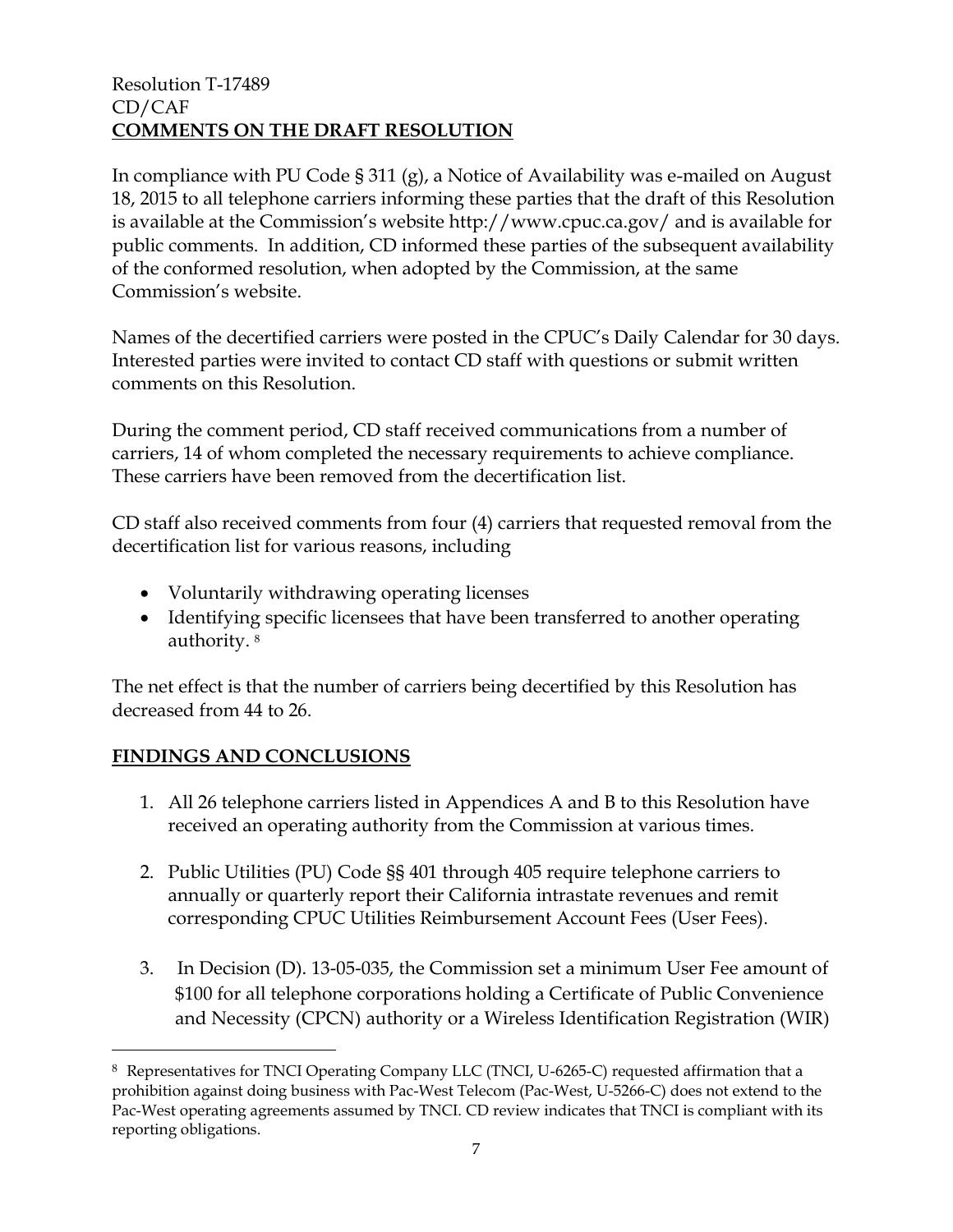> to be paid annually, even if the telephone corporation reports zero intrastate revenue.

- 4. PU Code §§ 270, 275-281, 739.3, and 879 authorize the Commission to collect surcharge revenues to fund the public purpose programs.
- 5. In D. 84-05-053, D. 94-09-065, and D. 09-10-066, the Commission established a surcharge funding mechanism to fund the universal service programs.
- 6. Telephone carriers are required to assess and remit surcharge revenues collected from end-users for intrastate telephone service subject to surcharge.
- 7. PU Code § 285 requires Voice over Internet Protocol (VoIP) Service providers to assess and remit surcharge revenues to the CPUC to fund the public purpose programs.
- 8. The Commission may revoke or suspend the operating authority of telephone carriers that are 90 days or more in arrears on reporting and remitting surcharges, per D. 93-05-010.
- 9. D. 10-09-017 requires registration license holders to submit a continuous performance bond within 90 days after the effective of the Decision for existing registration license holders and within 90 days from the issuance of a registration license for new registration holders.
- 10. The Commission in D.10-09-017 directed the Communications Division (CD) to pursue license revocations of telephone carriers that fail to submit the required performance bond within 120 days from the issuance of the Decision for existing registration holders and 120 days from the issuance of registration licenses for new applicants.
- 11. D.13-05-035 requires all applicants seeking or holding a Certificate of Public Convenience and Necessity (CPCN) and wireless carriers seeking or holding a Wireless Identification Registration (WIR) to post a performance bond.
- 12. The telephone carriers listed in Appendices A and B have not complied with at least two of these requirements: a) report and remit User Fees; b) report and remit surcharge revenues; and c) submit a performance bond.
- 13. Under PU Code § 405, carriers that are in default of reporting and submitting User Fees for a period of 30 days or more will be subject to penalties including suspension or revocation of their authority to operate in California, with all fees in default due and payable immediately.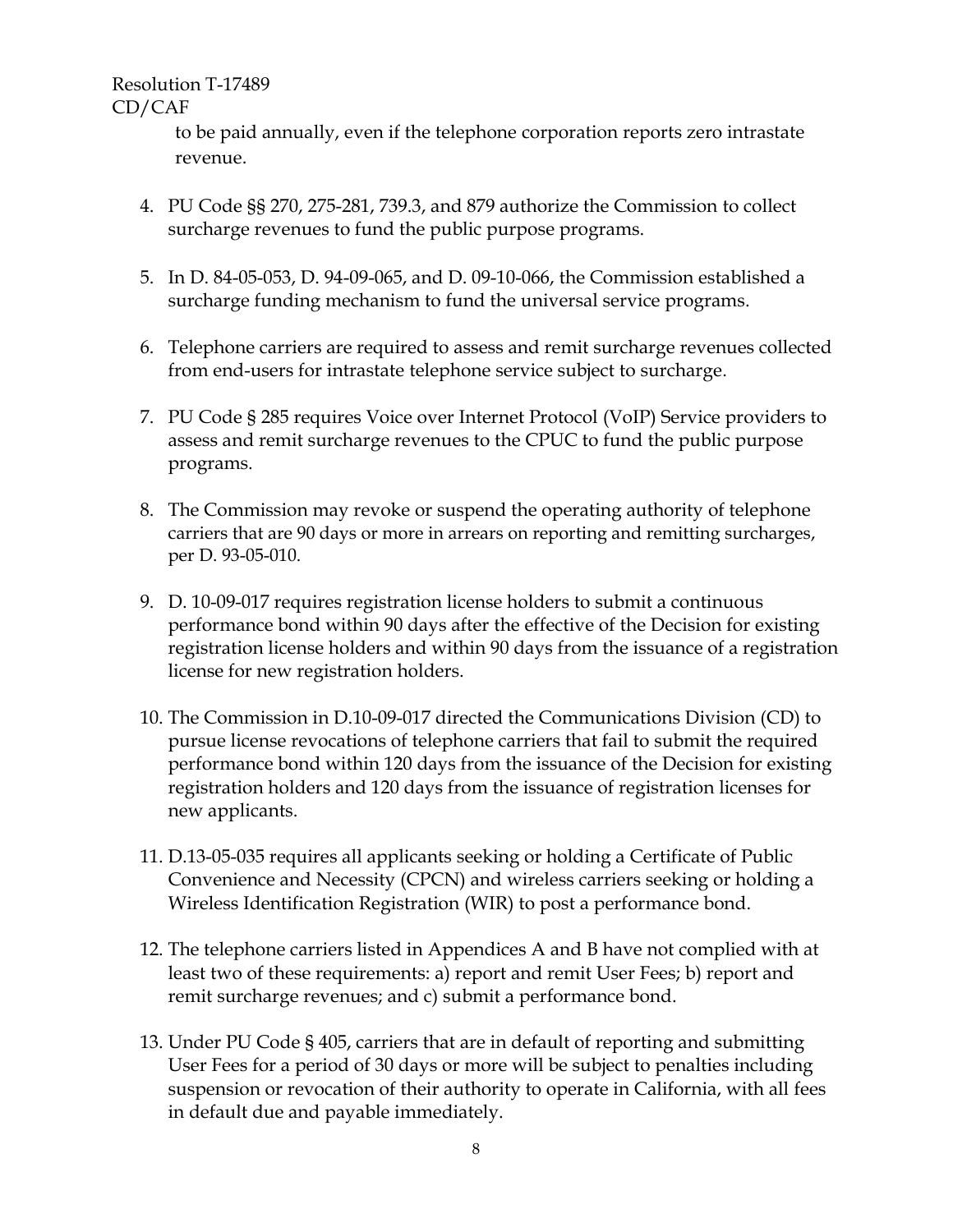- 14. All carriers decertified by this Resolution that have customers in California shall notify their customers within five (5) days from the effective date of this Resolution that their operating authority has been revoked and that they will no longer be providing service.
- 15. CD undertook proper and reasonable measures to locate, inform and remind the telephone carriers listed in Appendices A and B of the User Fee, surcharge and performance bond requirements.
- 16. Revocation of the operating authority of the 26 telephone carriers listed in Appendices A and B shall become effective thirty (30) days after this Resolution is adopted, and their Telephone Utility Identification Numbers shall be concurrently cancelled for failure to comply with PU Code § 405, D. 96-10-066 and D. 10-07-017.
- 17. Telephone carriers with valid operating authorities should cease from conducting business with the 26 carriers whose licenses have been revoked.
- 18. Any telephone carrier whose operating license has been revoked may reapply for a new operating authority subject to: a) compliance with the Commission's licensing application rules (e.g. performance bond requirement), and b) reporting all gross intrastate revenue for past periods out of compliance, and c) pay all applicable fees and surcharges including a 25% fine on applicable fees and surcharges for past periods out of compliance.
- 19. The Commission remits fines to the State Treasury.
- 20. The Commission e-mailed a Notice of Availability on August 18, 2015 to all telephone carriers informing these parties that the draft of this Resolution is available at the Commission's website http://www.cpuc.ca.gov/ and is available for public comments. CD informed these parties of the subsequent availability of the conformed Resolution, when adopted by the Commission, at the same Commission's website.
- 21. Names of the decertified carriers were posted in the CPUC's Daily Calendar for 30 days.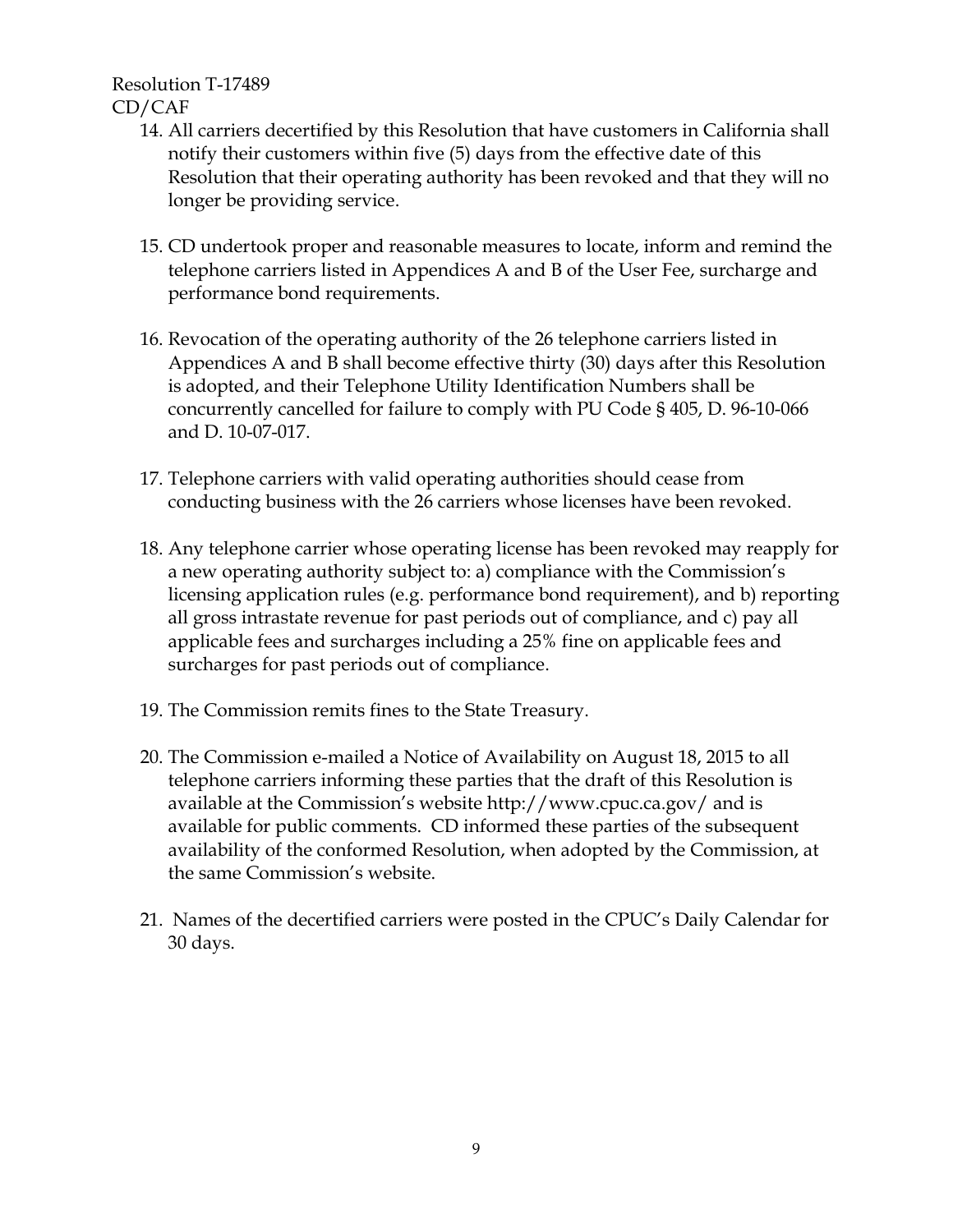## Resolution T-17489 CD/CAF **THEREFORE, IT IS ORDERED** that:

- 1. To the extent that any of the 26 decertified carriers listed in Appendices A and B to this Resolution have customers in California, we direct those carriers to notify their customers within five (5) days from the effective date of this Resolution that their operating authority has been revoked and that they will no longer be providing service.
- 2. The operating authorities issued to the 26 telephone carriers listed in Appendices A and B to this Resolution are revoked, effective thirty (30) days after this Resolution is adopted.
- 3. The Telephone Utility Identification Numbers of the 26 telephone carriers listed in Appendices A and B to this Resolution are cancelled, effective thirty (30) days after this Resolution is adopted.
- 4. Telephone carriers with valid operating authorities are hereby noticed that they should cease from conducting any business with the 26 telephone carriers listed in Appendices A and B to this Resolution, beyond thirty (30) days from the effective date of this Resolution.
- 5. If any of the 26 telephone carriers listed in Appendices A and B to this Resolution wishes to reinstate operations in California, the carrier must reapply for a new operating authority with the Commission and must: a) comply with the Commission's licensing application rules (e.g. performance bond requirement); b) report all gross intrastate revenue for all past periods out of compliance; and c) pay all applicable fees and surcharges including a 25% fine on applicable fees and surcharges for all past periods out of compliance.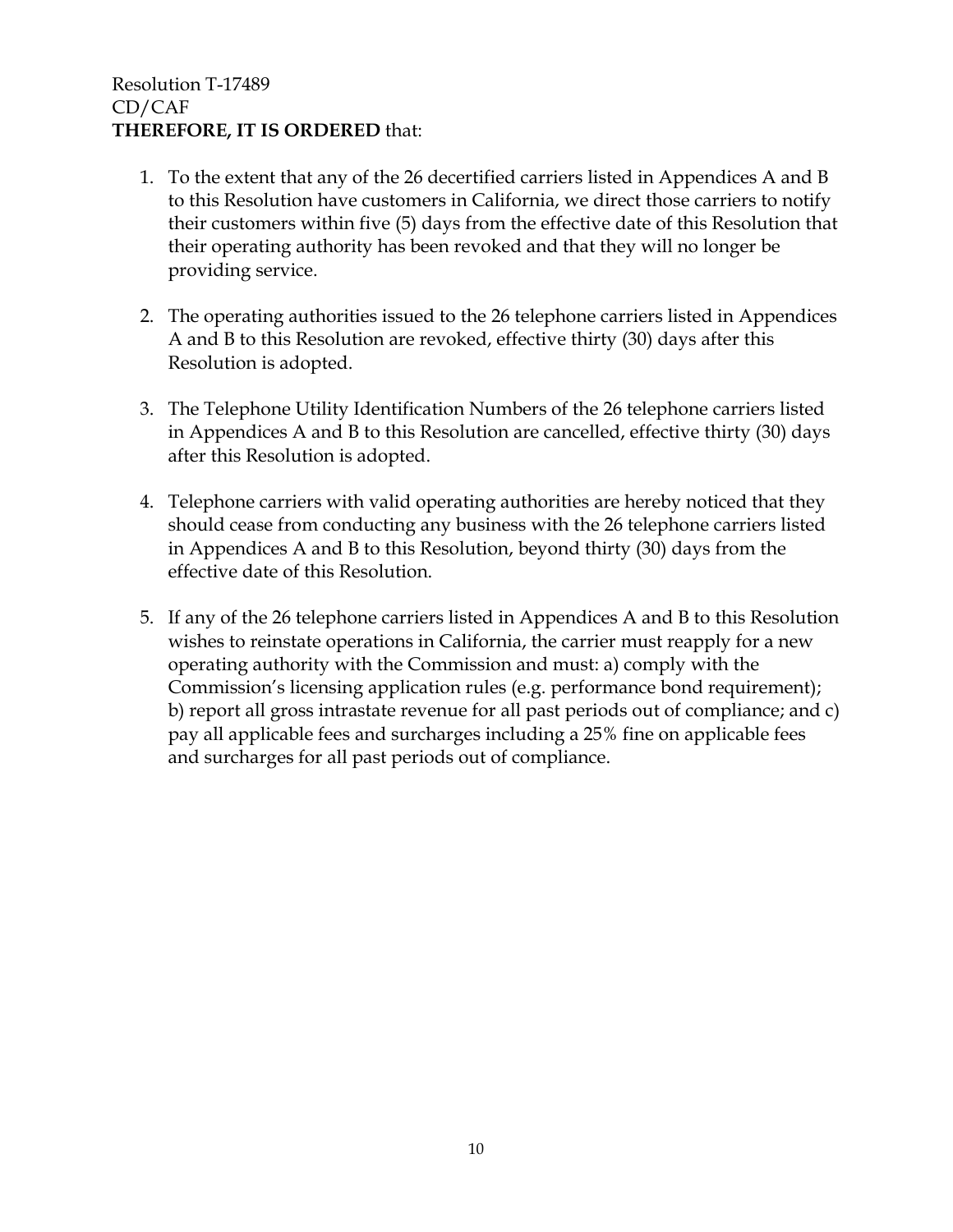This Resolution is effective today.

I hereby certify that this Resolution was adopted by the Public Utilities Commission at its regular meeting on November 5, 2015. The following Commissioners approved it:

# **/s/ Timothy J. Sullivan**

TIMOTHY J. SULLIVAN Executive Director

 MICHAEL PICKER President MICHEL PETER FLORIO CATHERINE J.K. SANDOVAL CARLA J. PETERMAN LIANE M. RANDOLPH Commissioners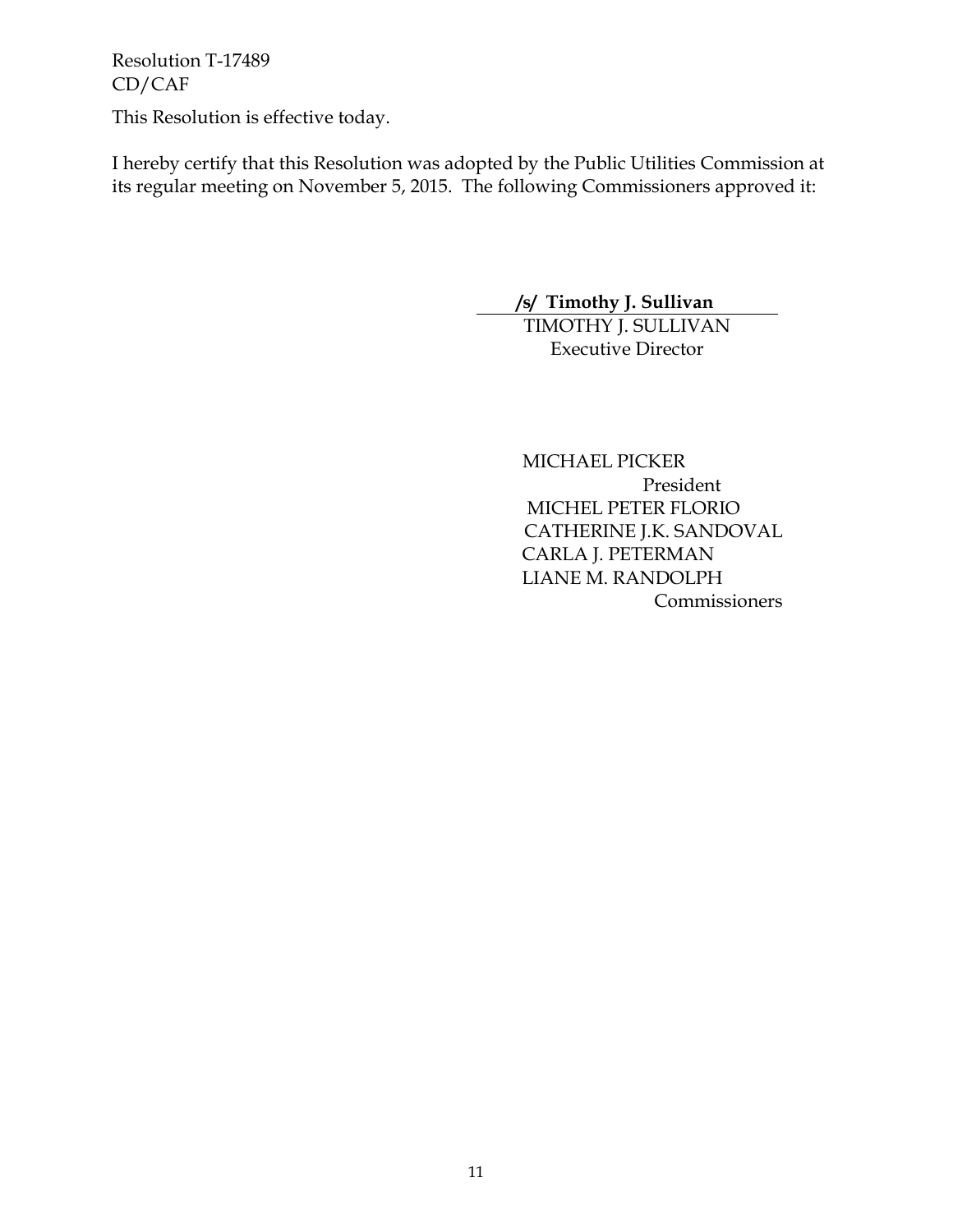**Appendices**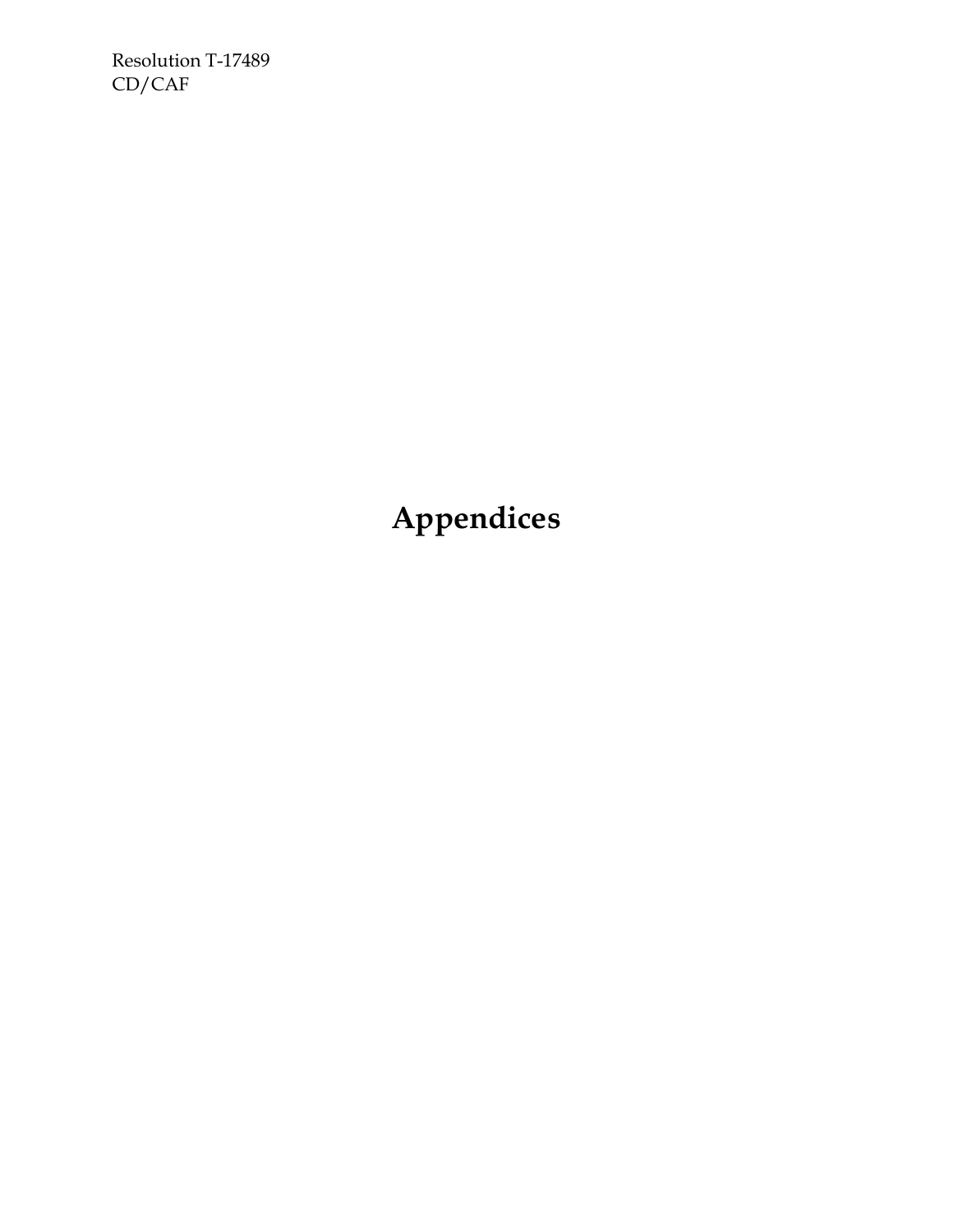| #              | <b>UTILITY TYPE</b> | <b>UTILITY NAME</b>                    | U-number       | Performance<br><b>Bond</b> | <b>Surcharges</b> | <b>User</b><br><b>Fees</b> |
|----------------|---------------------|----------------------------------------|----------------|----------------------------|-------------------|----------------------------|
| $\mathbf{1}$   | <b>RTU</b>          | <b>Velocita Wireless</b>               | U-2159-C       |                            | X                 | X                          |
| $\overline{2}$ | <b>IEC</b>          | <b>Roudebush Communications</b>        | U-5300-C       | X                          | X                 | X                          |
| 3              | CLR, IEC            | Covista, Inc.                          | U-5425-C       | X                          | X                 | X                          |
| 4              | <b>IEC</b>          | LDC Telecommunications Inc.            | U-5498-C       | x                          | X                 | X                          |
| 5              | CLC, IEC            | Tcast Communications, Inc.             | U-5633-C       | X                          | X                 | X                          |
| 6              | IEC                 | Dial Long Distance, Inc.               | U-5735-C       | X                          | X                 | X                          |
| $\overline{7}$ | CLR, IER            | <b>Ernest Communications, Inc</b>      | U-6077-C       | X                          | X                 | x                          |
| 8              | CLC, CLR, IER       | Navigator Telecommunications, LLC      | $U-6167-C$     | x                          | X                 | X                          |
| 9              | <b>IER</b>          | Go Solo Technologies, Inc.             | $U - 6435 - C$ |                            | X                 | X                          |
| 10             | <b>IER</b>          | Advanced Tel, Inc.                     | U-6616-C       |                            | X                 | X                          |
| 11             | <b>IER</b>          | Digizip.Com, Inc.                      | U-6652-C       |                            | X                 | X                          |
| 12             | CLC, CLR, IER       | Think 12 Corporation                   | U-6784-C       | x                          | x                 | X                          |
| 13             | CLC, IEC            | CBC Broadband Holdings, LLC            | U-6944-C       | x                          | X                 | x                          |
| 14             | CLR, IEC            | <b>BLC Management LLC</b>              | U-7022-C       | X                          | X                 | X                          |
| 15             | CLR, IER            | Pelzer Communications Corporation      | U-7024-C       | X                          | X                 | X                          |
| 16             | <b>IER</b>          | Oak Grove Holdings Corporation         | U-7058-C       |                            | X                 | X                          |
| 17             | <b>IER</b>          | Ibasis Retail, Inc.                    | U-7063-C       |                            | X                 | X                          |
| 18             | IER                 | <b>Excite Telecom</b>                  | U-7071-C       | X                          | x                 | X                          |
| 19             | CLC, CLR, IEC       | Public Wireless, Inc.                  | $U - 7146-C$   | X                          | X                 | X                          |
| 20             | CLC, CLR            | CALPOP.COM, INC.                       | U-7158-C       | X                          | X                 | X                          |
| 21             | CLC, CLR            | Net Talk.com, Inc.                     | U-7205-C       | X                          | X                 | X                          |
| 22             | <b>CLR</b>          | DigiJack Corporation                   | U-7224-C       |                            | X                 | X                          |
| 23             | <b>IER</b>          | Iny Communications Inc                 | U-7225-C       | X                          | X                 | X                          |
| 24             | IEC                 | <b>Telecircuit Network Corporation</b> | U-7244-C       | X                          |                   | X                          |
| 25             | <b>IER</b>          | RiseTel, LLC                           | U-7250-C       | X                          | X                 | X                          |
| 26             | CLR, IER            | Synergy DAS, LLC                       | U-7254-C       |                            | X                 | X                          |

# **Appendix A (in U-number order) List of Carriers to be Revoked**

# **End of Appendix A**